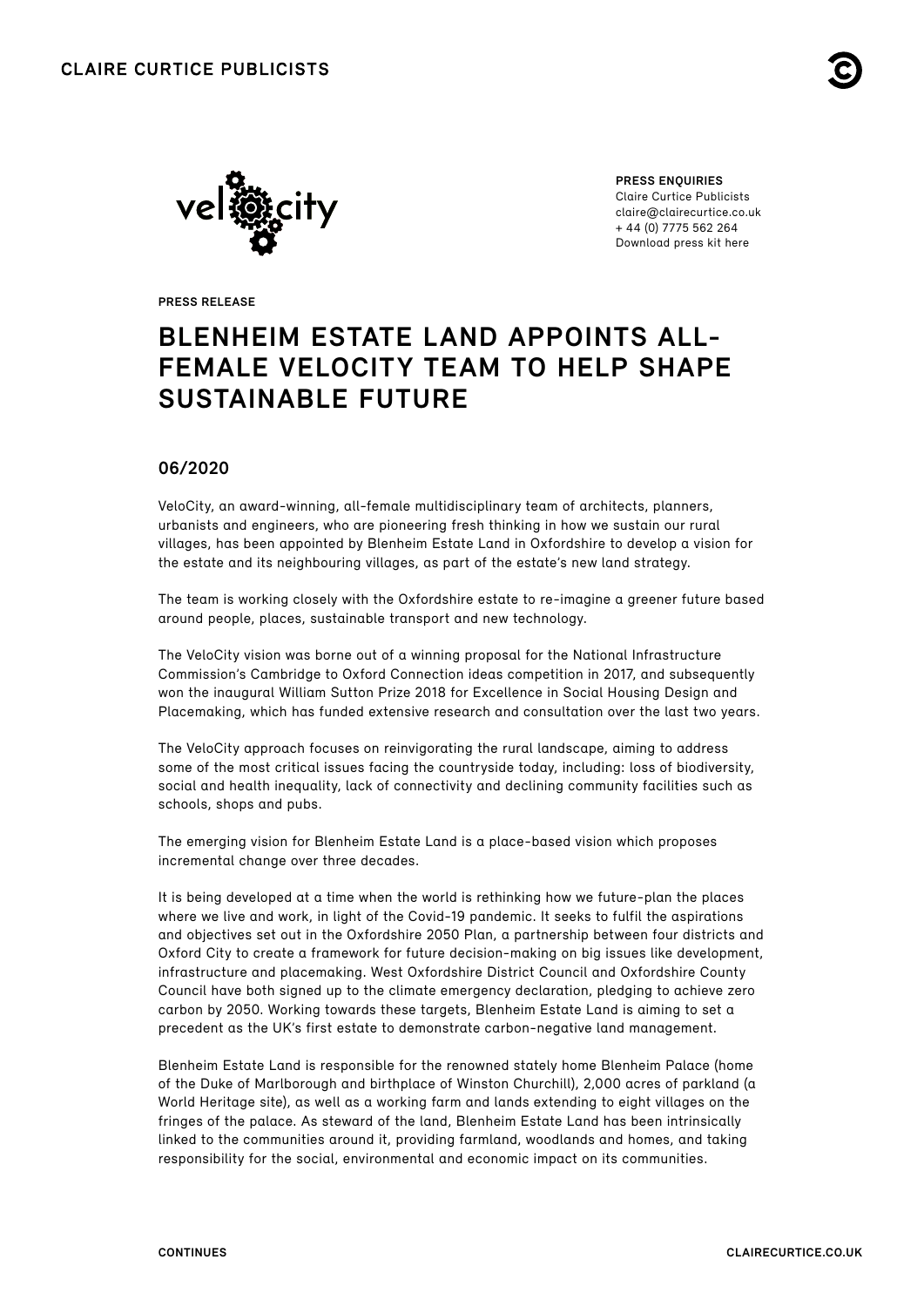VeloCity's emerging vision forms a key element of Blenheim Estate Land's new strategy, which launched in November 2019, offering a revolutionary approach to managing the estate's 12,000 acres of land and valuing its natural capital.

The emerging vision has the potential to secure significant environmental benefits – reducing car dependency, congestion and pollution – but also significant social, economic and health benefits, by encouraging walking and cycling, strengthening village life and supporting local businesses.

Central to the vision is the VeloCity concept of compact, cohesive and integrated village cluster for the wider Blenheim Estate. The estate provides an ideal case study location to apply the five key principles which underpin the VeloCity proposition:

- **people over cars:** creating new movement networks
- **compact, not sprawl:** keeping the special character of our villages
- **connected, not isolated:** linking villages with shared resources, to benefit everyone
- **opportunity over decline:** unlocking land for new places to live and work
- **resilient, not fragile:** promoting sustainable environments, health and wellbeing

The proposals focus on the concept of a thriving village cluster, connecting the eight villages touched by the estate land – Bladon, Cassington, Church Hanborough, Combe, Long Hanborough, Wootton, Stonesfield and Woodstock – to build a more sustainable and carbonnegative future.

The village cluster would include places to meet or work and reduce the need to travel for work and services. Any new homes envisioned by Blenheim Estate Land will be low carbon, where possible using local materials sourced through local supply chains, building on traditional village character and forms.

The strategy will also include an integrated network of bridleways and cycle routes to connect existing and new villages, transport interchanges, places of work, schools and other services and destinations, combined with transport sharing options and local delivery initiatives using electric vehicles.

Nurturing the existing landscape and enabling it to actively provide for the food and recreational needs of the estate's communities in a more proactive and symbiotic manner is also a major driver of the emerging vision.

The team will be submitting its place-based vision to the Oxfordshire 2050 Plan in the first stage of a long process that will involve extensive consultation with local planning representatives, local residents and business owners.

## **Press enquiries:**

Claire Curtice Publicists Tel: 07775 562264 Email: [mail@clairecurtice.co.uk](mailto:mail@clairecurtice.co.uk)

# **Visuals download link:**

<https://tinyurl.com/y85q23nt>

Roy Cox, Blenheim Estate Land Director, said:

"The strategy that the VeloCity team is developing with us has become even more relevant and timely because of the challenging times we are currently living through. We believe this is a once-in-a-generation opportunity to paint a canvas in a different way, which shows a sustainable and better future for us all. It will help to strengthen our rural communities as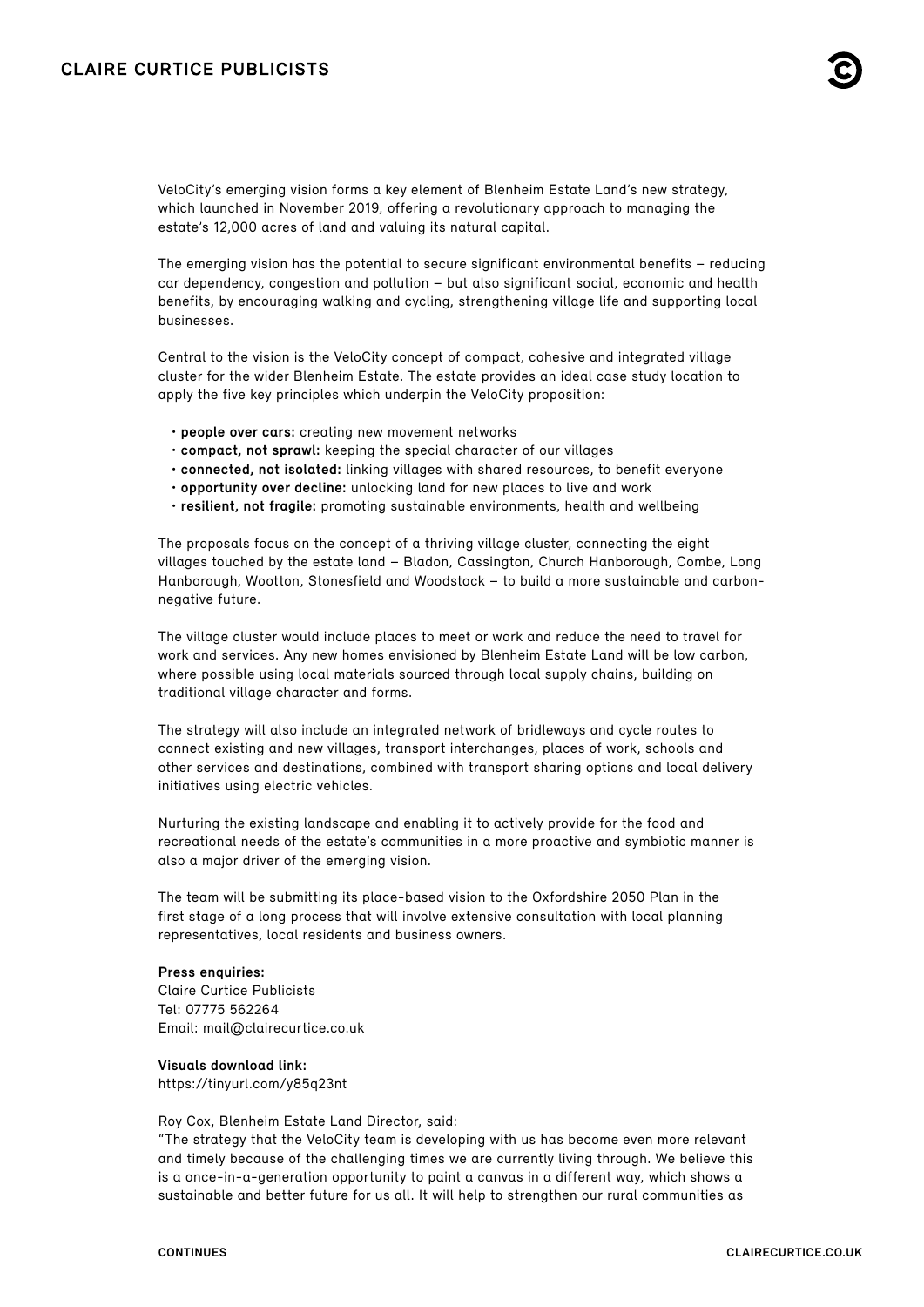opposed to adding further congestion and sprawl to the urban centres. More importantly, in getting this right we will be doing our part, enabling the local area to thrive and, in turn, provide a blueprint for other rural areas to learn from."

## Sarah Featherstone, VeloCity, said:

"Working with Blenheim Estate Land and talking with local people in the area has shown us that villages need to work together to tackle pressing issues around isolation, road congestion and loss of local shops, pub and schools. Our strategy is a game-changer and looks to link villages with new walking and cycling routes so that collectively they can grow to a capacity that brings back important community facilities and reduces the need to travel further afield by car, thereby making more sustainable places to live and work."

#### Jennifer Ross, VeloCity, said:

"To achieve a zero carbon future by 2050 requires us to think differently about how we live and work and move around, the design of our homes and the way in which services are delivered. It requires creative and holistic thinking. Our VeloCity proposition and the way we have applied our thinking to the estate of Blenheim and its surrounding villages will, we envisage, provide an opportunity to enable rural communities to respond positively to the environmental, social and economic issues we are all now experiencing."

#### Judith Sykes, VeloCity, said:

"The last few months have really demonstrated what a different future could look like. We have recognised the value of green spaces on our physical and mental wellbeing. Working patterns have changed, streets have been given over to people and we are connecting more with our local community. This is the essence of the VeloCity principles and we are excited to be working with Blenheim Estate Land to demonstrate how they can be delivered to create sustainable, healthy and inclusive rural communities on their estate."

**VeloCity** is an all-female, multidisciplinary team of built environment professionals, presenting a strategic vision that looks at how we can grow villages differently, by disincentivising car use and making radical change to planning policies.

The team includes: architect Sarah Featherstone, director of Featherstone Young; strategist Kay Hughes of Khaa; architect Petro Marko, cofounder of Marko & Placemakers; architect Annalie Riches of Stirling Prize-winning Mikhail Riches; planning consultant Jennifer Ross; and engineer Judith Sykes, Director of Expedition Engineering. They came together to submit the winning entry for the 2017 competition launched by the National Infrastructure Commission which sought inspirational visions for more sustainable development in the Oxford to Cambridge growth corridor.

VeloCity has received awards internationally, including an honorary award at Making Cities Livable in Ottawa, Canada (2018), the William Sutton Prize for Excellence in Social Housing Design and Placemaking from Clarion Housing Group (2018) and an RIBA Research Fund (2018) which culminated in a report, The Modern Day Picturesque, published March 2020 **[here](https://velocity651476576.files.wordpress.com/2020/03/velocity_modern-day-picturesque_final.pdf)**.

The VeloCity manifesto, Growing Villages Differently, was exhibited at the 2019 Oslo Triennale and can be downloaded **[here](https://velocity651476576.files.wordpress.com/2020/05/velocity_manifesto_may2020.pdf)**.

## **[velocityplacemaking.co.uk](https://velocityplacemaking.co.uk)**